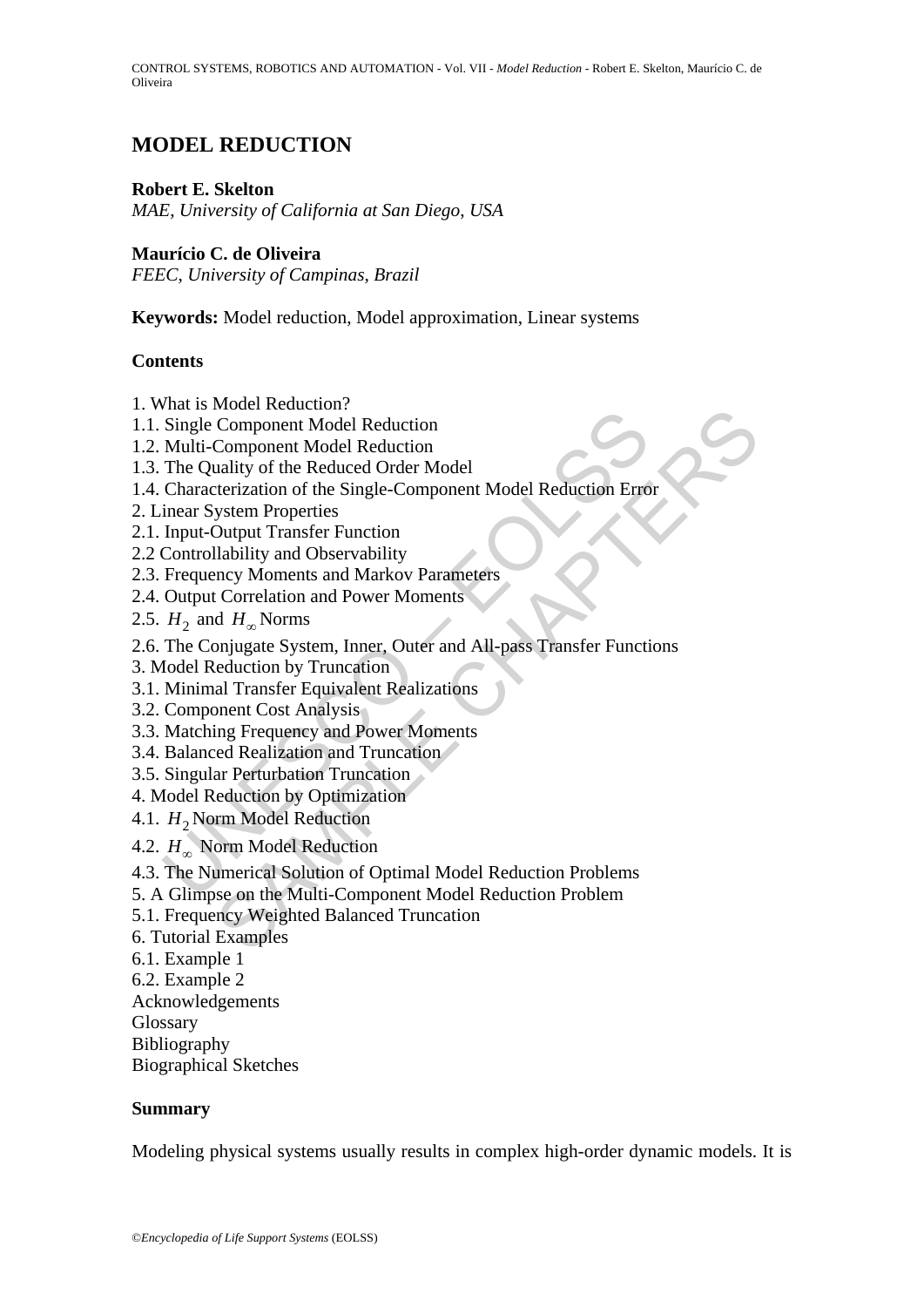often desirable to replace (approximate) these models by simpler models with reduced order. In this process it is important to *design* the reduced model so as to capture the *important* properties of the original high-order model. This chapter describes some procedures that are available for the model reduction of linear time-invariant systems.

## **1. What is Model Reduction?**

The description of a dynamic physical system by a set of differential (or difference) equation is a very useful tool in science. These equations, refereed here as a mathematical *model*, can be obtained from basic physical principles or as a result of experiments. A measure of the "complexity" of the system model is the number of first order equations used to describe it. This number is often referred as the *order* of the model. Models with elevated order are able to describe very complex phenomena. Consequently, models with high order may be required in order to provide an accurate description of a dynamic system. For instance, models with an infinite number of differential equations often appear in several fields. To name one, the behaviour of materials based on continuum physics is often described by partial differential equations or by an infinite number or ordinary differential equations.

sequently, models with high order may be required in order to pription of a dynamic system. For instance, models with an internial equations often appear in several fields. To name one errials based on continuum physics is ty, models with high order may be required in order to provide an acctor<br>to a dynamic system. For instance, models with an infinite numbe<br>equations often appear in several fields. To name one, the behaviou<br>equations often If the capacity of a model to accurately describe a system seems to increase with the order of the model, in practice, models with low orders are required in many situations. In some cases, the amount of information contained in a complex model may obfuscate simple, insightful behaviors, which can be better captured and explored by a model with low order. In cases such as control design and filtering, where the design procedures might be computationally very demanding, limited computational resources certainly benefit from low order models. These examples justify the need to develop procedures that are able to approximate complex high order models by generating adequate *reduced order models*. As a result, some degree of detailing will be permanently lost in the reduced order model. The differences between the dynamics of the high order model and the obtained low order model ( the *unmodeled* dynamics) can be often taken into account in the low order model as a *noise*, which can be handled using stochastic process methods. In any case, the model reduction procedures might be flexible enough to let the user indicate the essential behaviors that need to be captured for its application.



Figure 1: Single Component Model Reduction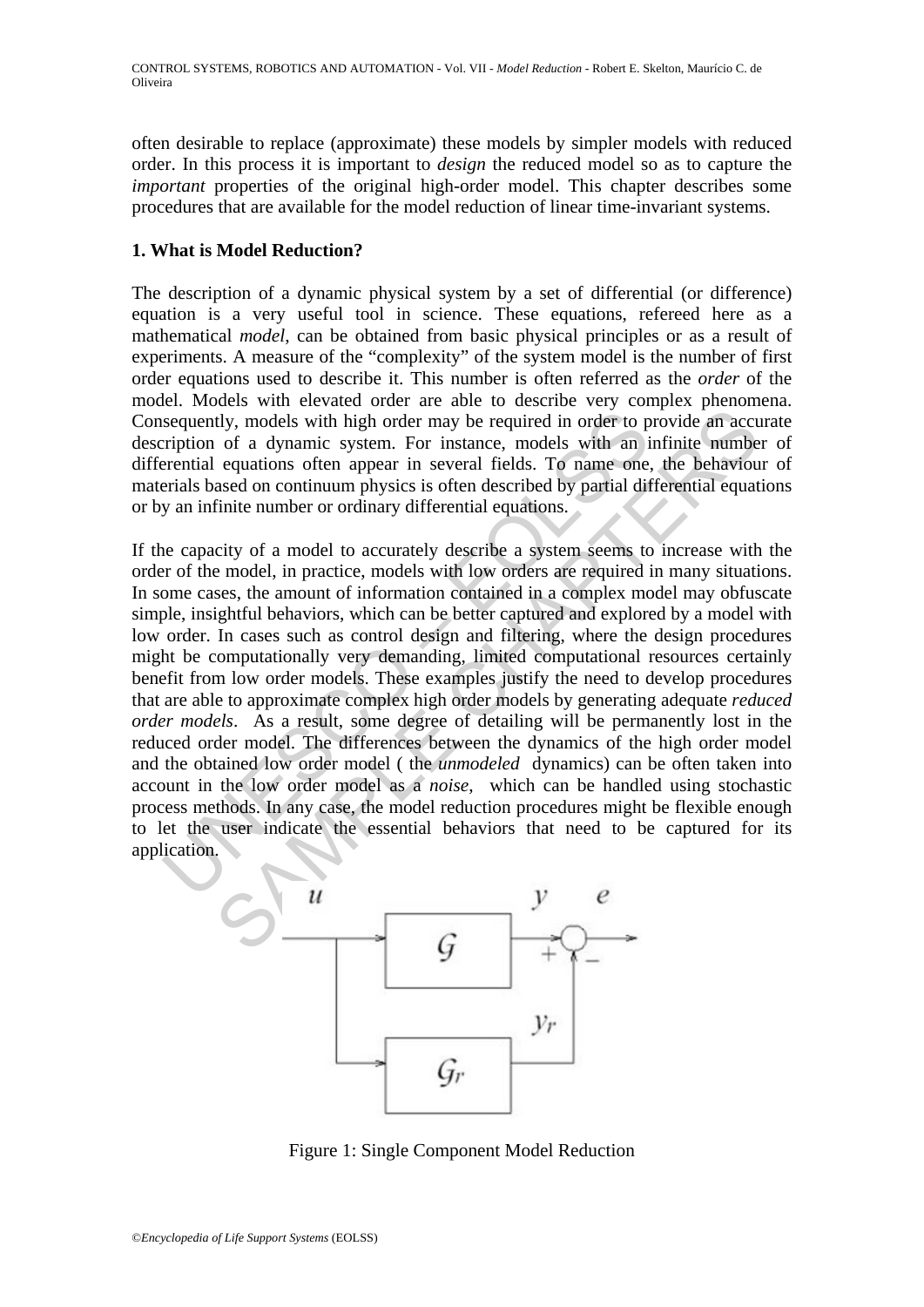

Figure 2: Multi-Component Model Reduction

## **1.1. Single Component Model Reduction**

Given a dynamic system model  $G$  of usually high order  $n$ , a model reduction method is a procedure that yields some approximated model  $\mathcal{G}_r$  of order  $n_r < n$ . The quality of the approximation is usually evaluated by looking at the *model reduction error*, that is, the signal obtained as the difference between the outputs of the original system and the outputs of the reduced order model driven by the same input signal. That arrangement is depicted in Figure 1. With respect to this figure, the single component model reduction problem can then be loosely stated as follows:

Given a system  $G$ , choose a procedure that yields a reduced order model  $G_r$  so that the model reduction error is small.

## **1.2. Multi-Component Model Reduction**

en a dynamic system model  $G$  of usually high order *n*, a model recedure that yields some approximated model  $G_r$  of order  $n_r < n$ .<br>roximation is usually evaluated by looking at the *model reduction*<br>al obtained as the di namic system model  $G$  of usually high order *n*, a model reduction method<br>that yields some approximated model  $G_r$  of order  $n_r < n$ . The quality of<br>tion is usually evaluated by looking at the *model reduction error*, that Quite often model reduction procedures might be applied to one component of a system while the other component to which it is connected remain the same. Two examples of such occasion are given. Figure 2 (a) characterizes two components of a system interconnected in series. As an illustration, if this system represents a spacecraft, component  $G_1$  might represent a solar panel while component  $G_2$  could be the body of the spacecraft. The solar array and the body of the spacecraft might be manufactured by different companies and it would be useful to know how to write contracts so that the two companies can manufacture products with *component* dynamic properties such that the connections of the two components produce *system* dynamic properties that meet stringent specifications. The contracts must also characterize through the reduced order models  $G_{1r}$  and  $G_{2r}$  the accuracy required of the models of each component when measured from the system of connected components. Notice that *weighted* singlecomponent model reduction problems are defined by fixing component  $G_1$  (for input weighting) or component  $G_2$  (for output weighting). Several weighted model reduction procedures are available in the literature.

Of course, one can have more complex arrangements of components than the simple example of Figure 2(a). For instance, in Figure 2 (b), a second example of multicomponent model reduction involves feedback. In a typical controlled system,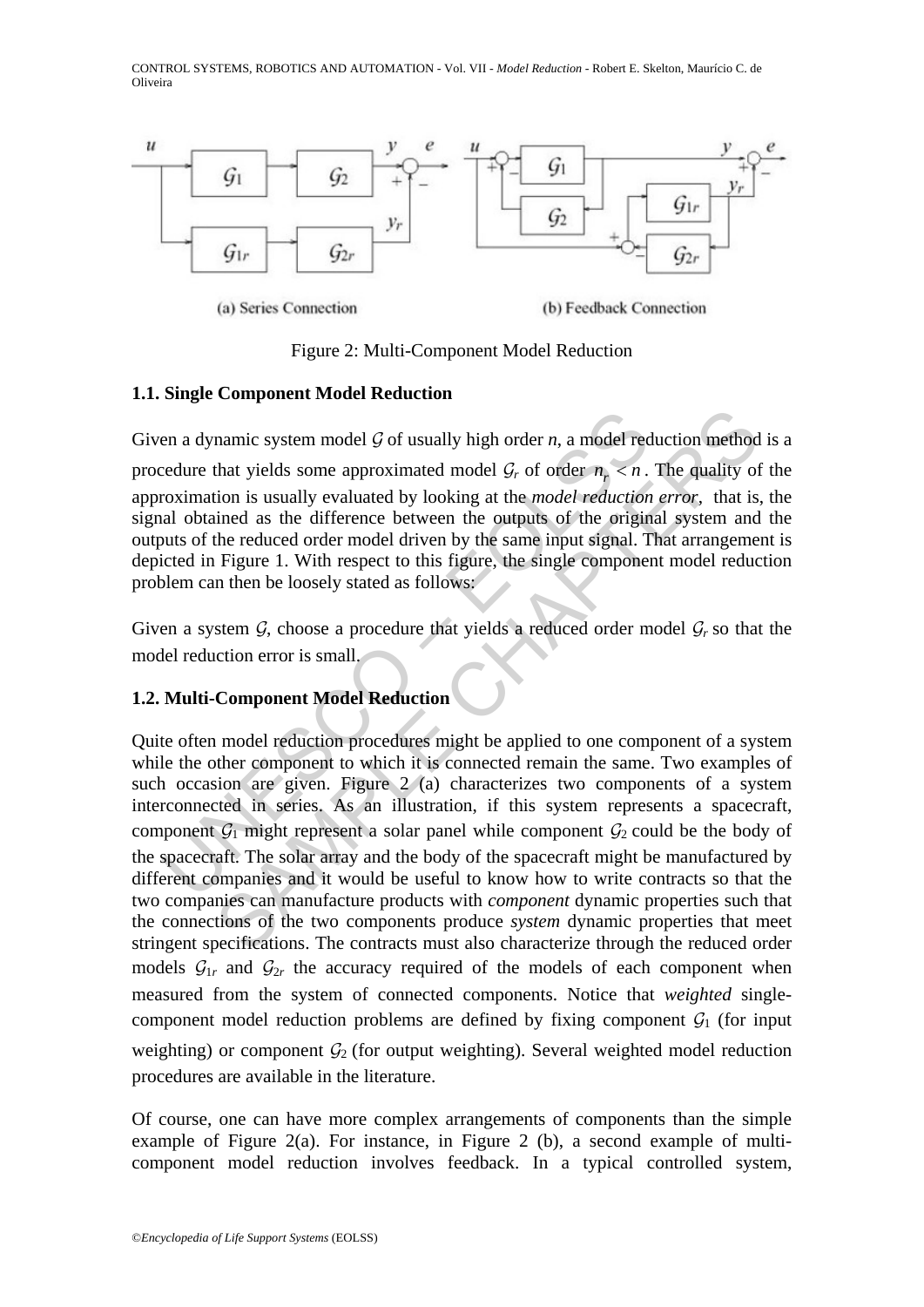component  $G_1$  is usually the plant and component  $G_2$  is the controller. Both plant and controller might be subject to order reduction, where the reduced order models are represented in the picture by  $\mathcal{G}_{1r}$  and  $\mathcal{G}_{2r}$ .

The general multi-component model reduction problem that includes all the special cases mentioned above can be loosely stated as follows

Given *N* system components  $G_i$ ,  $i = 1,..., N$  and an interconnection architecture (as in Figures 1-2 or other), chose procedures for each component that yield reduced order models  $G_i$ ,  $i = 1,..., N$  so that the overall system error (characterized by *e* in Figure 1-2) is small.

important to note that model reduction methods that make the<br>lel reduction error small for some component in the system do not<br>ll errors in an interconnected architecture. Conversely, a given re<br>is ingle component might p tant to note that model reduction methods that make the single-component<br>on error small for some component in the system do not necessarily ys<br>in an interconnected architecture. Conversely, a given reduced order m<br>compone It is important to note that model reduction methods that make the single-component model reduction error small for some component in the system do not necessarily yield small errors in an interconnected architecture. Conversely, a given reduced order model of a single component might produce unbounded single-component error and small multi-component error. In other words, the architecture of components tends to have a major impact on errors and on the selection of adequate model reduction procedures. One consequence of this fact in the context of control synthesis is that the determination of the model of the plant (in this case also affected by the model reduction procedure) and the design of the control law *are not independent problems*. The recognition of this fact (see the references for examples) has led to a large research effort devoted to the integration of the disciplines of model identification and control design.

## **1.3. The Quality of the Reduced Order Model**

Whenever the system  $G$  and  $G_r$  can be interpreted as operators, the norm of the difference between  $G$  and the reduced order model  $G_r$  may be useful measure of the size of the model reduction error. In the statements of both single- and multi-component model reduction problems, the statement that the model reduction error should be kept small can be quantified through the scalar  $\|\mathcal{G} - \mathcal{G}_r\|$ . If such objective is accomplished, it is expected that the error signal *e* resulting from the connections depicted in Figures 1 and 2 be small for input signals *u* in some well defined class.

Quantities other than norms can also be used in model reduction. Indeed, given a model for a physical system, it is usually possible (and sometimes very useful) to characterize it in terms of its response to certain input signals. For instance, a linear system model can be completely characterized by its impulsive response, and a number of moments (derivatives) of the impulse response evaluated at a given instant might capture important features of the original model. Hence, *matching* certain properties constitute an alternative model reduction criterion than keeping norms small. In fact, given a physical plant, it is not even necessary to have a complete model in hand to be able to perform model reduction (or identification), since the response of the system to properly generated inputs might be evaluated experimentally. Therefore, a reduced order model can be designed (identified) to match certain frequency or time response properties.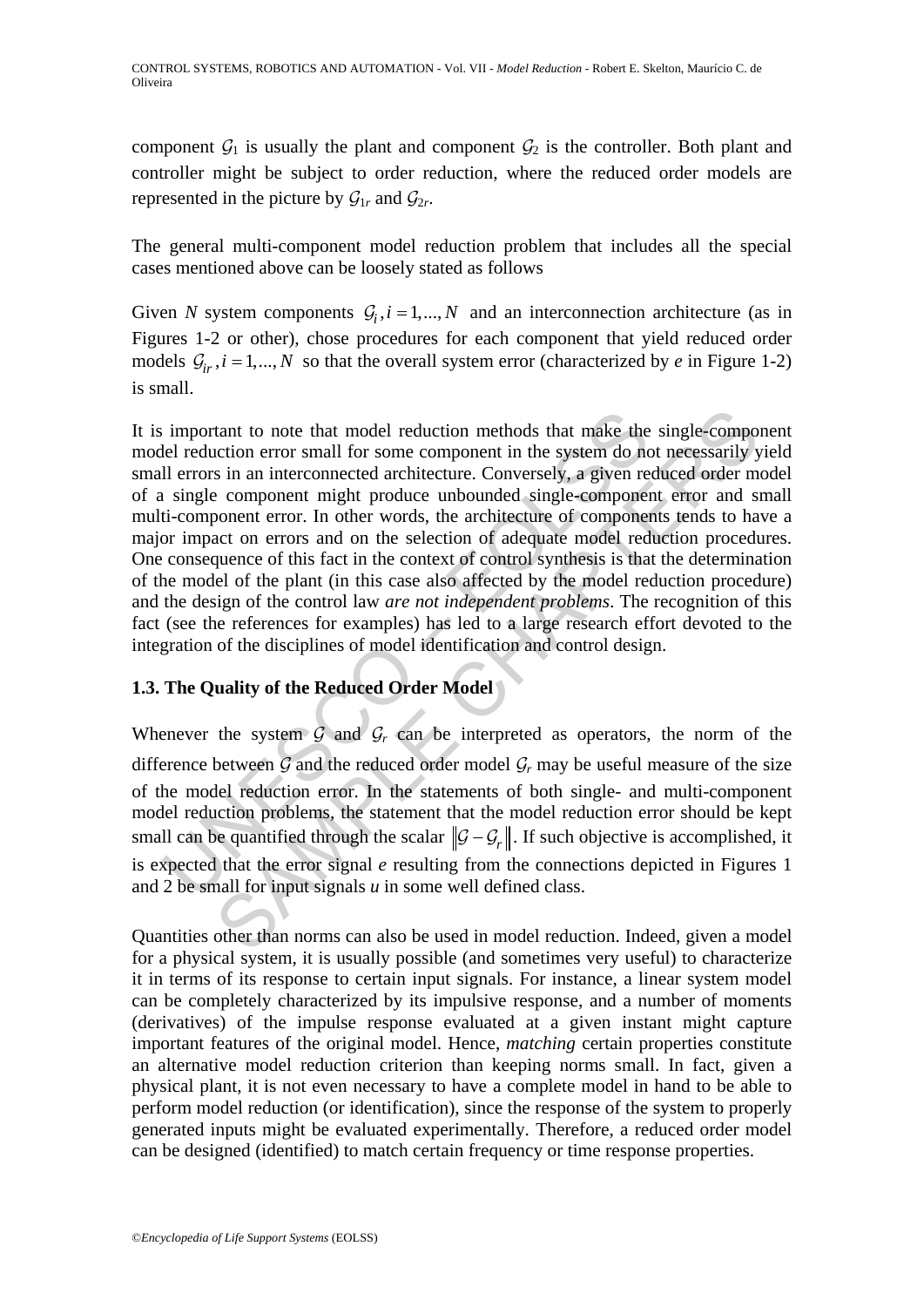## **1.4. Characterization of the Single-Component Model Reduction Error**

Most parts of this chapter will focus on the single-component model reduction problem. This problem is the most elementary model reduction problem and yet displays the essential mathematical concepts encountered in the more complex multi-component model reduction problem.

It will be assumed that  $G$  is a linear, continuous-time and time-invariant model of order  $n < \infty$  described by the set of equations

$$
\dot{x}(t) = Ax(t) + Bu(t), x(0) = 0
$$
\n(1)

$$
y(t) = Cx(t) + Du(t),
$$
\n(2)

 $U = Cx(t) + Du(t)$ ,<br>
re the  $x(t) \in \mathbb{R}^n$  is the state,  $u(t) \in \mathbb{R}^m$  is the input and  $y(t) \in$ <br>
unt. For simplicity, the dependence of these vectors with respect<br>
able t will be omitted whenever possible. References to the where the  $x(t) \in \mathbb{R}^n$  is the state,  $u(t) \in \mathbb{R}^m$  is the input and  $y(t) \in \mathbb{R}^q$  is the system output. For simplicity, the dependence of these vectors with respect to the independent variable *t* will be omitted whenever possible. References to the state-space realization (1-2) will frequently appear denoted by the quadruple of matrices (*A*, *B*, *C*, *D*).

The reduced order model  $G_r$  to be determined has the same structure as  $G$ , that is, it is a linear, continuous-time and time-invariant model described by

$$
\dot{x}_r = A_r x_r + B_r u, x_r(0) = 0 \tag{3}
$$

$$
y_r = C_r x_r + D_r u,\tag{4}
$$

where the  $x_r \in \mathbb{R}^{n_r}$  is the reduced order state and  $y_r \in \mathbb{R}^q$  is the output of the reduced order model.

the Du(t),<br>  $x(t) \in \mathbb{R}^n$  is the state,  $u(t) \in \mathbb{R}^m$  is the input and  $y(t) \in \mathbb{R}^q$  is the system<br>
sumplicity, the dependence of these vectors with respect to the independence<br>
will be omitted whenever possible. In order to emphasize the fact that these systems are linear, they will be henceforth denoted by  $G(s)$  and  $G_r(s)$ , respectively. Where the complex variable *s* alludes to the possibility of computing a Laplace transform (frequency-domain) representation of systems (1-2) and (3-4).

The connection of  $G(s)$  and  $G_r(s)$  as in Figure 1 produces the model reduction error signal  $e := y - y_r$ . The relation between the common input signal *u* and *e* can be described by defining the augmented state

$$
\tilde{x} := \begin{pmatrix} x \\ x_r \end{pmatrix},\tag{5}
$$

so that the connection of the system  $G(s)$  and  $G_r(s)$  as in Figure 1 produces the linear time-invariant system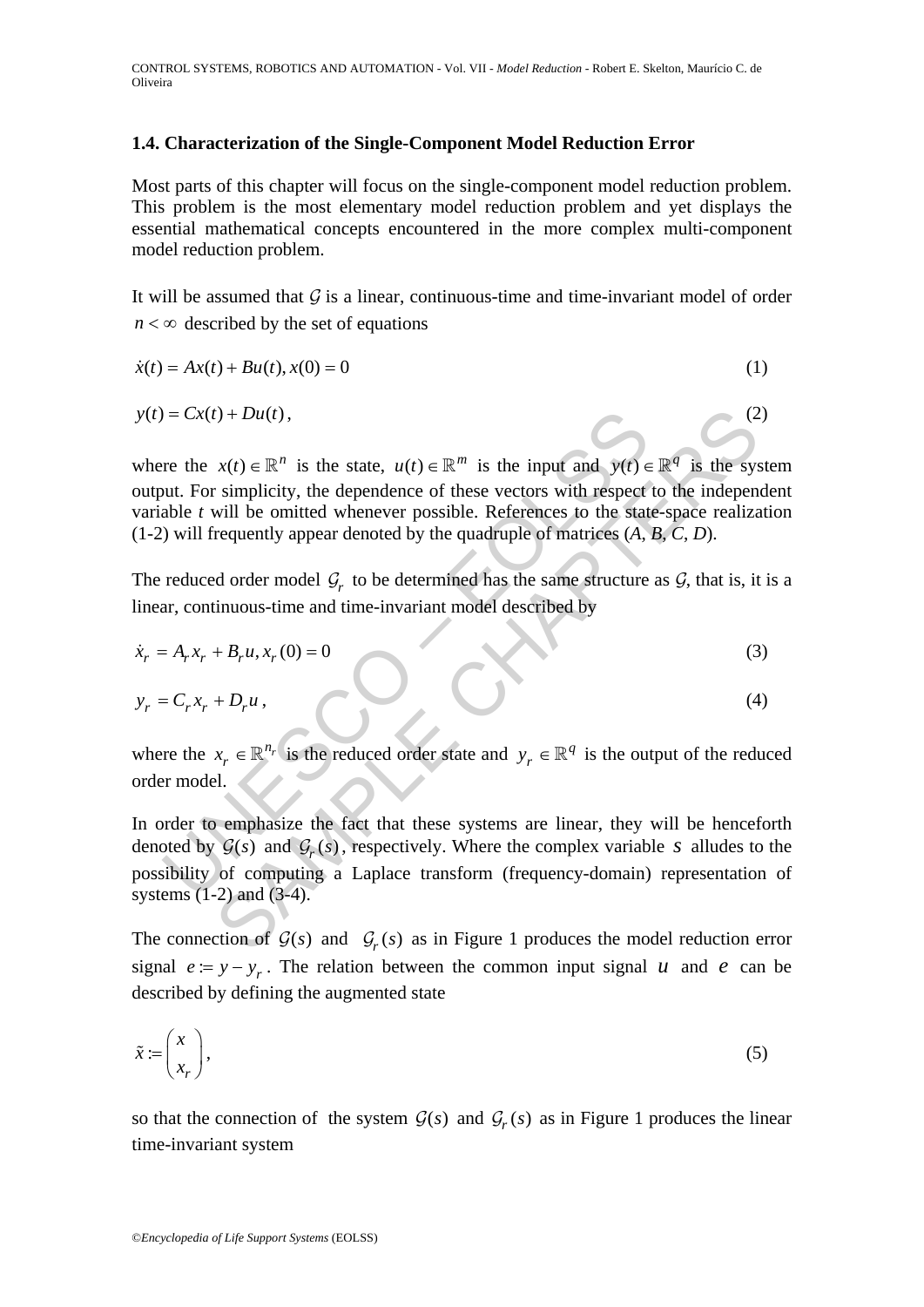$$
\dot{\tilde{x}} = A\tilde{x} + Bu, \tilde{x}(0) = 0
$$
\n<sup>(6)</sup>

$$
e = C\tilde{x} + Du \tag{7}
$$

defined with the following matrices

$$
\mathcal{A} := \begin{bmatrix} A & 0 \\ 0 & A_r \end{bmatrix}, \quad \mathcal{B} := \begin{bmatrix} B \\ B_r \end{bmatrix}, \quad C := [C - C_r], \quad \mathcal{D} := D - D_r \tag{8}
$$

The transfer function from the input  $u$  to the model reduction error signal  $e$  in the *error system* (6-8) is denoted by  $E(s)$ . Notice that  $E(s) = G(s) - G(s)$ .

#### **2. Linear System Properties**

inear System Properties<br>
section introduces several concepts and properties associated v<br>
are of interest of the model reduction problem. It intends to<br>
ortant results that will be used in the model reduction methods<br>
tio System Properties<br>
in introduces several concepts and properties associated with linear system<br>
interest of the model reduction problem. It intends to summarize s<br>
eresults that will be used in the model reduction methods This section introduces several concepts and properties associated with linear systems that are of interest of the model reduction problem. It intends to summarize some important results that will be used in the model reduction methods to be described in Sections 3 and 4. (See Description and Classification, System Characteristics)

### **2.1. Input-Output Transfer Function**

Given an arbitrary input signal  $u(t)$ , the value of the output signal  $y(t)$  of the linear system (1-2) can be calculated by the convolution integral

$$
y(t) = \int_0^\infty g(t-\tau)u(\tau)d\tau
$$
\n(9)

where  $g(t)$  is a function that describes the response of system  $(1-2)$  to independent impulsive inputs at all input channels, that is, the linear system *impulse response*. That relation can be equivalently characterized in somewhat simpler form

$$
\mathcal{Y}(s) = \mathcal{G}(s) \, \mathcal{U}(s),\tag{10}
$$

where  $\gamma(s)$ ,  $\mathcal{U}(s)$  and  $\mathcal{G}(s)$  denote the *Laplace transform* of, respectively, the output  $y(t)$ , the input  $u(t)$  and the impulse response  $g(t)$ . In particular, it can be shown that, for the linear system (1-2), the impulse response *g*(*t*) and its associated *transfer function*  $\mathcal{G}(s)$  are given by

$$
g(t) := Ce^{At}B + D\delta(t), \quad \mathcal{G}(s) := C(sI - A)^{-1}B + D. \tag{11}
$$

The transfer function  $G(s)$  is a rational function of the complex variable *s* and provides a frequency-domain description of the input-output behavior of the system (1-2).

From (11), more than one realization (*A*, *B*, *C*, *D*) of a linear system can produce the same impulse response  $g(t)$  and transfer function  $G(s)$ . That is, different system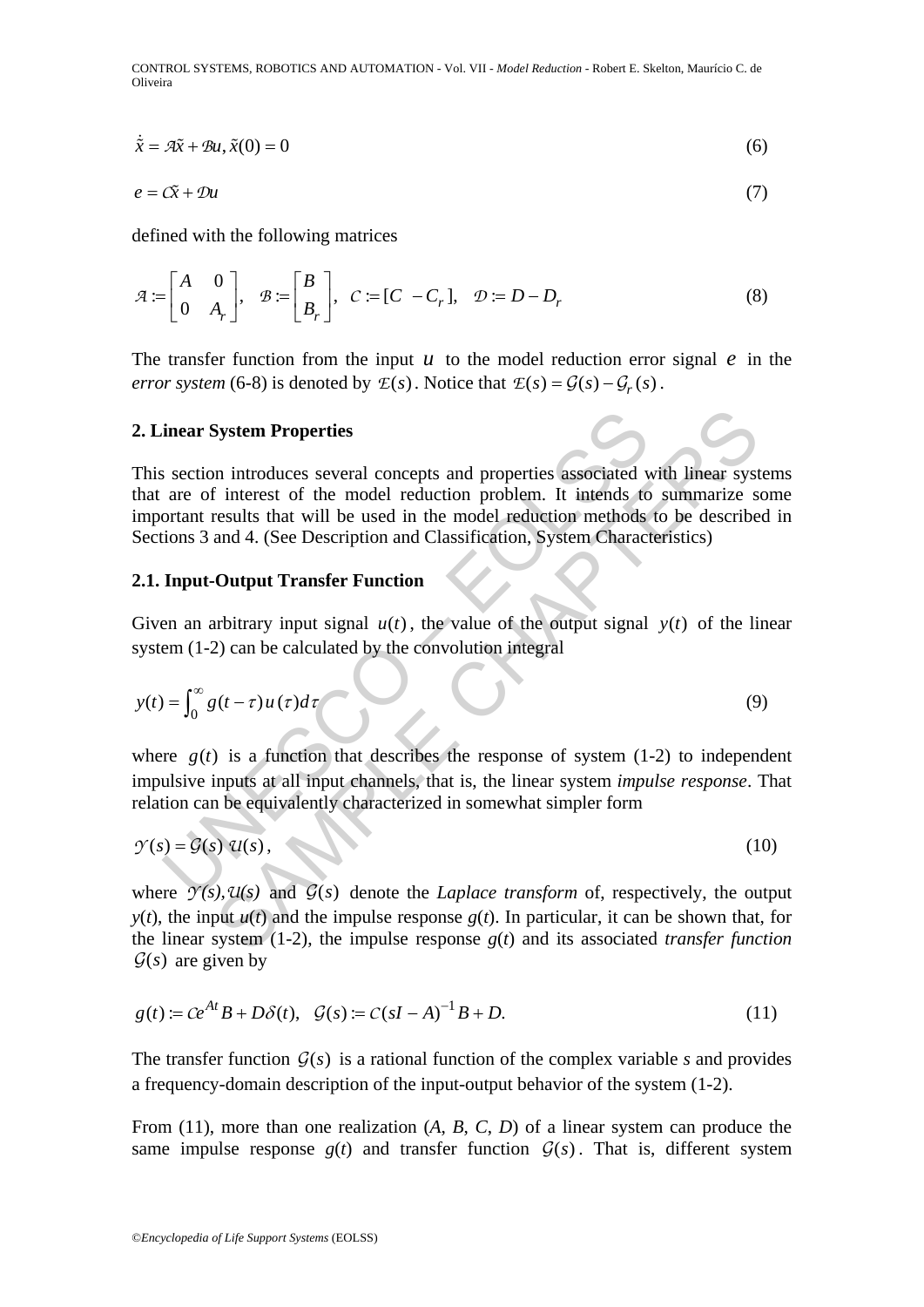realizations can produce the same input-output behavior. In particular, all linear systems whose coordinates are related by

$$
x = Tz, \quad z = T^{-1}x. \tag{12}
$$

where the square matrix *T* is nonsingular, share the same input-output transfer function. Such systems are said to be related by a *similarity transformation* which is completely characterized by matrix *T*. Notice that the transformed system produced by (12) has the state-space representation

$$
\dot{z} = T^{-1}ATz + T^{-1}Bu, \ z(0) = 0 \tag{13}
$$

$$
y = CTz + Du, \tag{14}
$$

and that

$$
\mathcal{G}_T(s) = (CT)(sI - T^{-1}AT)^{-1}(T^{-1}B) + D = C(sI - A)^{-1}B + D = \mathcal{G}(s)
$$
\nwhich is indeed independent of the choice of similarity transformation matrix T.

#### **2.2 Controllability and Observability**

The following concepts play an important role in the analysis of linear systems.

CTz + Du,<br>
that<br>
s) = (CT)(sI - T<sup>-1</sup>AT)<sup>-1</sup>(T<sup>-1</sup>B) + D = C(sI - A)<sup>-1</sup>B + D = G(s)<br>
ch is indeed independent of the choice of similarity transformation<br> **Controllability and Observability**<br>
following concepts play an im **Definition 1** Given the pair of matrices  $(A, B)$  where  $A \in \mathbb{R}^{n \times n}$  and  $B \in \mathbb{R}^{n \times m}$  the following statements are equivalent:

- *a)* (A, B) is *controllable*,
- *b*) There exists no scalar  $\lambda \in \mathbb{C}$  and no vector  $v \in \mathbb{C}^n \neq 0$  such that

$$
v^*(\lambda I - A) = 0, \quad v^* B = 0.
$$
 (16)

*c)* The *controllability matrix*

$$
y = CTz + Du,
$$
  
\nand that  
\n
$$
G_T(s) = (CT)(sI - T^{-1}AT)^{-1}(T^{-1}B) + D = C(sI - A)^{-1}B + D = G(s)
$$
\nwhich is indeed independent of the choice of similarity transformation matrix *T*.  
\n2.2 Controllability and Observability  
\nThe following concepts play an important role in the analysis of linear systems.  
\nDefinition 1 Given the pair of matrices (A, B) where  $A \in \mathbb{R}^{n \times n}$  and  $B \in \mathbb{R}^{n \times m}$  the following statements are equivalent:  
\na) (A, B) is *controllable*,  
\nb) There exists no scalar  $\lambda \in \mathbb{C}$  and no vector  $v \in \mathbb{C}^n \neq 0$  such that  
\n $v^*(\lambda I - A) = 0$ ,  $v^*B = 0$ ,  
\nc) The *controllability matrix*  
\n $W_c := \begin{bmatrix} B & AB & \dots & A^{n-1}B \end{bmatrix}$  (17)

has rank *n*.

**Definition 2** Given the pair of matrices (A, C) where  $A \in \mathbb{R}^{n \times n}$  and  $C \in \mathbb{R}^{r \times n}$  the following statements are equivalent:

- *a)* (A,C) is *observable*,
- *b*) There exists no scalar  $\lambda \in \mathbb{C}$  and no vector  $v \in \mathbb{C}^n \neq 0$  such that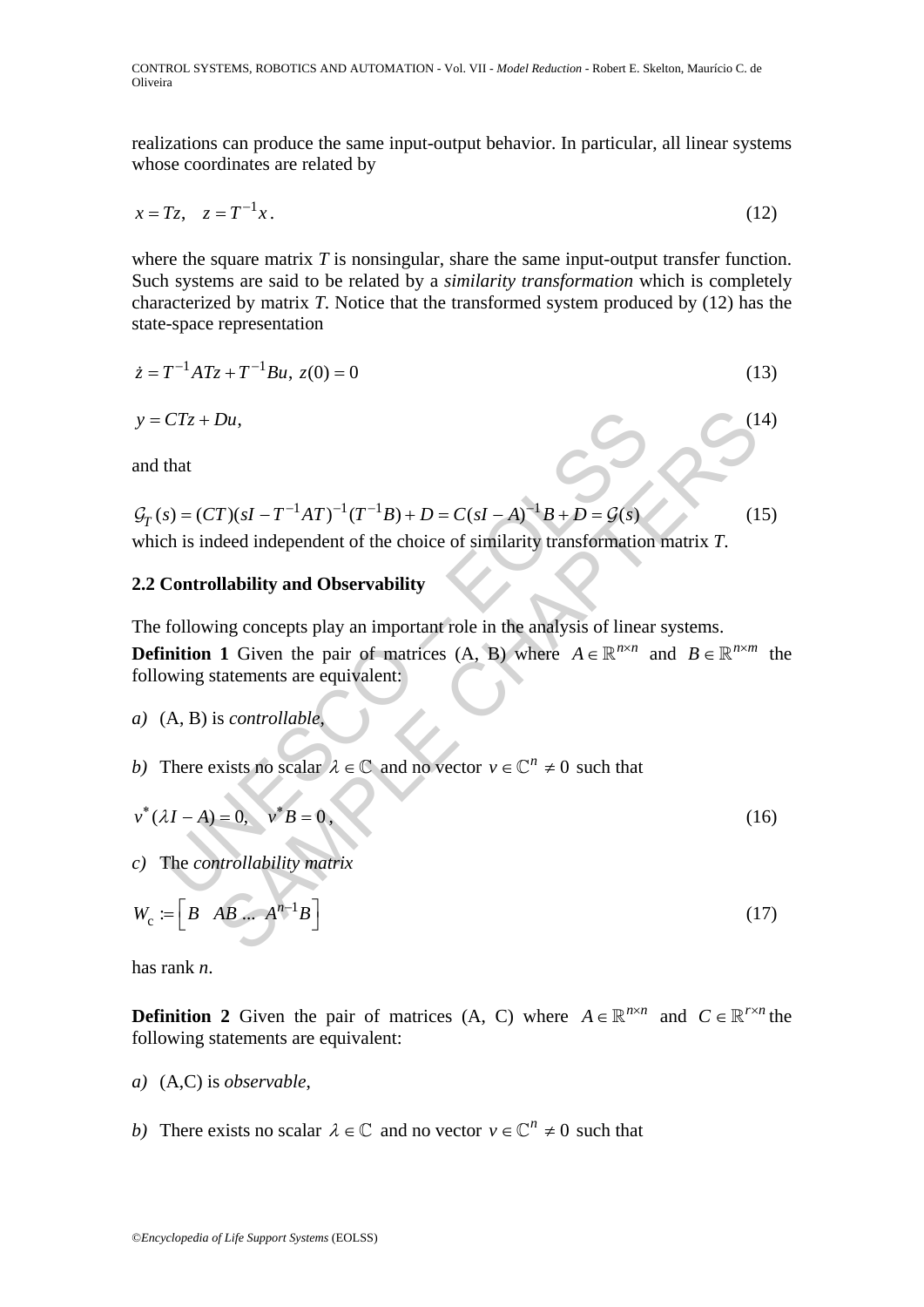$$
(\lambda I - A)v = 0, \qquad Cv = 0,
$$
\n<sup>(18)</sup>

*c)* The *observability matrix*

$$
W_o := \begin{bmatrix} C \\ CA \\ \vdots \\ CA^{n-1} \end{bmatrix} \tag{19}
$$

has rank *n*.

By extension, a realization (*A*, *B*, *C*, *D*) is said to be controllable if the pair (*A*, *B*) is controllable and observable if the pair (*A*, *C*) is observable.

For asymptotically stable systems, controllability and observability can be equivalently checked by solving the Lyapunov equations

By extension, a realization (*A*, *B*, *C*, *D*) is said to be controllable if the pair (*A*, *B*)  
controllable and observable if the pair (*A*, *C*) is observable.  
For asymptotically stable systems, controllability and observability can be equivalent  
checked by solving the Lyapunov equations  

$$
AP_c + P_cA^T + BB^T = 0
$$
, (20)  
 $A^T P_o + P_oA + C^T C = 0$ . (21)  
The solutions  $P_c$  and  $P_o$  are called, respectively, controllability and observability  
Gramminans. The following lemmas are standard.  
**Lemma 1** The controllability Grammina  $P_c$  is positive definite if, and only if, matrix  
is asymptotically stable and (*A*, *B*) is controllable.  
**Lemma 2** The observability Grammian  $P_o$  is positive definite if, and only if, matrix *A*  
asymptotically stable and (*A*, *C*) is observable.  
It is worth noticing that the Gramminans are not realization independent since  
 $P_{cT} = T^{-1}P_cT^{-T}$ ,  $P_{oT} := T^T P_oT$ . (22)

The solutions  $P_c$  and  $P_o$  are called, respectively, controllability and observability Grammians. The following lemmas are standard.

**Lemma 1** *The controllability Grammian*  $P_c$  *is positive definite if, and only if, matrix A is asymptotically stable and* (*A*, *B*) *is controllable*.

**Lemma 2** *The observability Grammian*  $P_0$  *is positive definite if, and only if, matrix A is asymptotically stable and* (*A*, *C*) *is observable*.

It is worth noticing that the Grammians are not realization independent since

$$
P_{cT} = T^{-1} P_c T^{-T}, \quad P_{oT} := T^T P_o T \tag{22}
$$

However, the product of the Grammians, that is,

$$
P_{\rm cT}P_{\rm oT} = T^{-1}P_{\rm c}P_{\rm o}T\tag{23}
$$

possesses invariant eigenvalues.

#### **2.3. Frequency Moments and Markov Parameters**

Assume that the transfer function  $G(s)$  is strictly proper (*D*=0) and analytic on the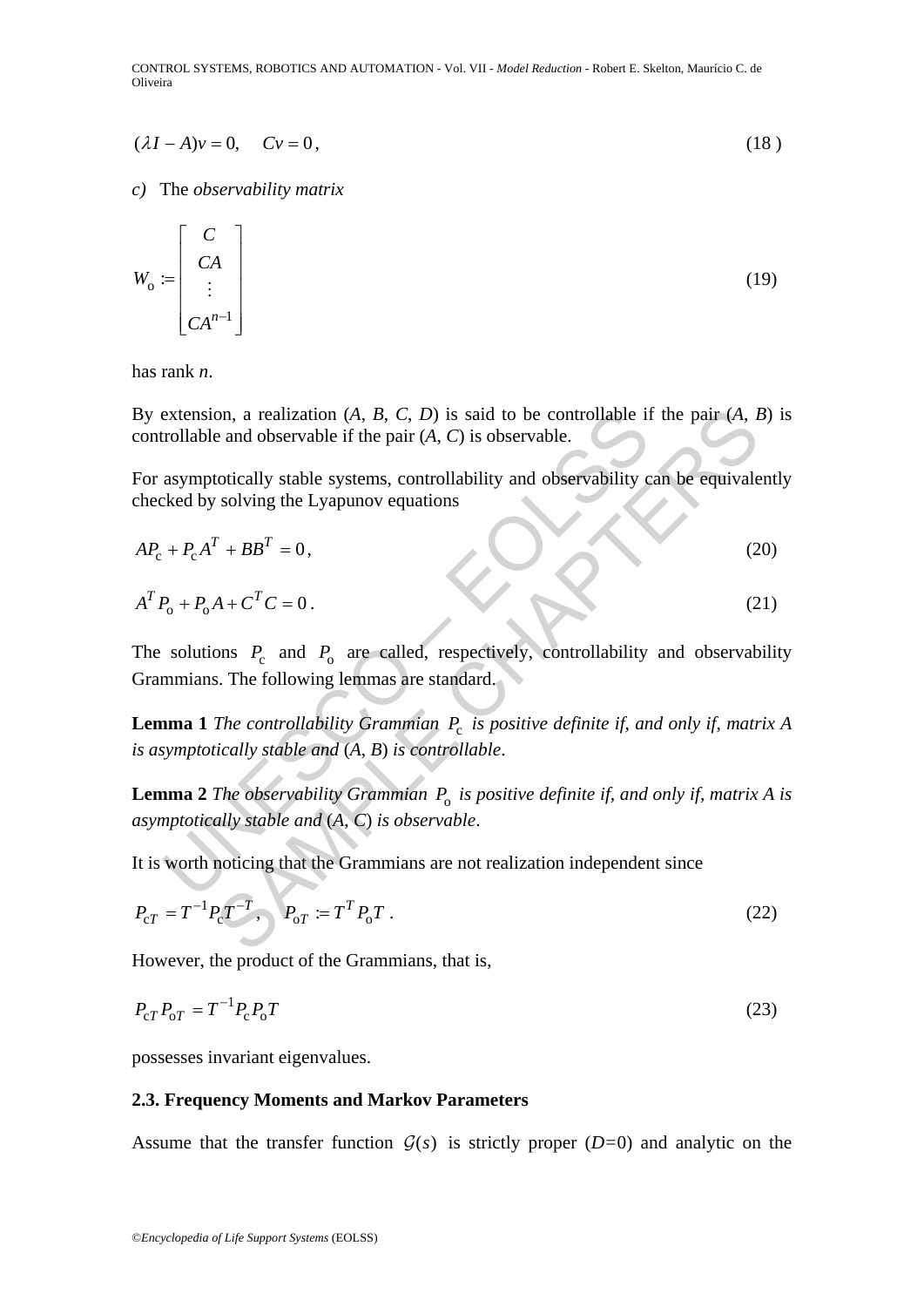imaginary axis. Its Taylor power series expansion around  $S = j\omega$  provides

$$
\mathcal{G}(s) = C(sI - A^{-1})B = \sum_{i=0}^{\infty} M_i (j\omega) (S - j\omega)^i,
$$
 (24)

where

$$
M_i(j\omega) := C(j\omega I - A)^{-(i+1)}B, \ i = 0, 1, \dots
$$
 (25)

The matrices  $M_i(j\omega), 0 \leq \omega < \infty$ , are known as *low frequency moments* of the transfer function  $G(s)$ . The *high frequency* moments

$$
M_i(j\infty) := \lim_{\omega \to \infty} M_i(j\omega) = CA^iB, \ i = 0, 1, ..., \tag{26}
$$

are known as *Markov parameters*. In single input systems, the Markov parameters can be given a physical interpretation by applying an unitary impulse at the input channel. Using (9-11), such input produces the output

$$
y(t) = \int_0^\infty Ce^{A(t-\tau)} B\delta(\tau) d\tau = Ce^{At}B
$$
 (27)

Therefore, Markov parameters are associated with the *i*th derivative (*time moment*) of the impulse response at instant zero

$$
M_i(j\infty) := \lim_{\omega \to \infty} M_i(j\omega) = CA^iB, \ i = 0, 1, \dots,
$$
  
are known as *Markov parameters*. In single input systems, the Markov parameters ca  
be given a physical interpretation by applying an unitary impulse at the input channel  
Using (9-11), such input produces the output  

$$
y(t) = \int_0^\infty Ce^{A(t-\tau)} B\delta(\tau) d\tau = Ce^{At}B
$$
(27)  
Therefore, Markov parameters are associated with the *i*th derivative (*time moment*)  
the impulse response at instant zero  

$$
\left. \frac{d^i y(t)}{dt^i} \right|_{t=0} = M_i(j\infty), i = 0, 1, \dots
$$
(28)  
Notice that the frequency moments are input-output properties and should remain  
invariant under a similarity transformation. Indeed, the low frequency moments (25) and  
such that  

$$
M_i(j\omega)_T = (CT)(j\omega I - T^{-1}AT)^{-(i+1)}(T - B) =
$$
(29)

Notice that the frequency moments are input-output properties and should remain invariant under a similarity transformation. Indeed, the low frequency moments (25) are such that

$$
M_i (j\omega)_T = (CT)(j\omega I - T^{-1}AT)^{-(i+1)}(T - B) =
$$
  
\n
$$
C(j\omega I - A)^{-(i-1)}B = M_i (j\omega)
$$
\n(29)

for all  $i = 0,1,...$  The same pattern can be used to shown that the Markov parameters are also invariant.

#### **2.4. Output Correlation and Power Moments**

Another quantity related to the input-output behavior of a linear system is the deterministic *output correlation* for impulsive inputs (white noise inputs in the stochastic case). Assume that the linear model (1-2) is asymptotically stable and strictly proper (*D=*0). The output correlation for impulsive inputs is defined by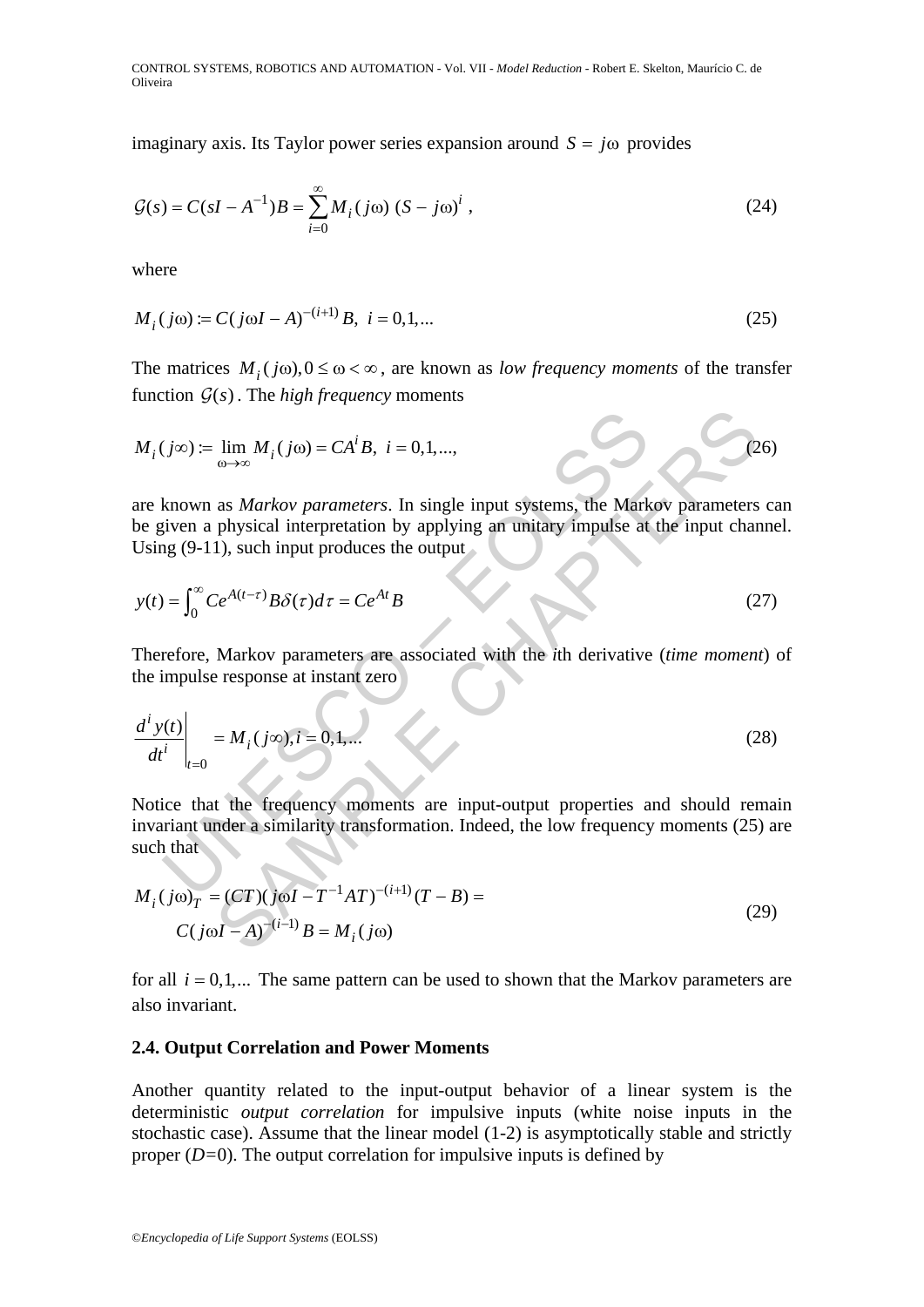$$
R(t) = \sum_{i=1}^{m} \int_0^{\infty} y^i (t + \tau) y^{i^T} (\tau) d\tau,
$$
\n(30)

where  $y^{i}(t)$ ,  $i = 1,..., m$  denotes the output of the system due to an impulse applied at the *i*th input channel. It can be shown that (30) can be computed as

$$
R(t) = Ce^{At} P_c C^T,
$$
\n(31)

where  $P_c$  is the controllability Grammian, i.e., the positive semidefinite solution of the Lyapunov equation (20). Following Section 2.3, the output covariance (31) can be Laplace transformed and expanded in Fourier series

$$
R(s) = C(sI - A)^{-1} P_c C^T = \sum_{i=0}^{\infty} R_i (j\omega) (s - j\omega)^i.
$$
  
The matrices  

$$
R_i (j\omega) = C(j\omega I - A)^{-(i+1)} P_c C^T, \quad i = 0, 1, ...
$$
  

$$
R_i (j\omega) := \lim_{\omega \to \infty} R_i (j\omega) = CA^i P_c C^T, \quad i = 0, 1, ...
$$
  
are called *covariance parameters*.  
The same reasoning used to show that the frequency moments and Markov parameter  
are independent of state-space realizations can be used to show that the power momen  
 $R_i (j\omega), i = 0, 1, ...$  are also invariant under a similarity transformation.

The matrices

$$
R_i(j\omega) = C(j\omega I - A)^{-(i+1)} P_c C^T, \quad i = 0, 1, \dots
$$
\n(33)

are known as the *low frequency power moments*. The *high frequency* moments

$$
R_i(j\infty) := \lim_{\omega \to \infty} R_i(j\omega) = CA^i P_c C^T, i = 0, 1, \dots,
$$
\n(34)

are called *covariance parameters*.

The same reasoning used to show that the frequency moments and Markov parameters are independent of state-space realizations can be used to show that the power moments  $R_i(j\omega)$ ,  $i = 0,1,...$ , are also invariant under a similarity transformation.

# TO ACCESS ALL THE **[51 PAGES](https://www.eolss.net/ebooklib/sc_cart.aspx?File=E6-43-13-07)** OF THIS CHAPTER, [Click here](http://www.eolss.net/Eolss-sampleAllChapter.aspx)

#### **Bibliography**

- - -

de Villemagne C., Skelton R.E. (1987). Model reduction using a projection formulation. *International Journal of Control* 46 (6), 2141-2169. [A reference on projection methods for model reduction with emphasis on matching frequency parameter.].